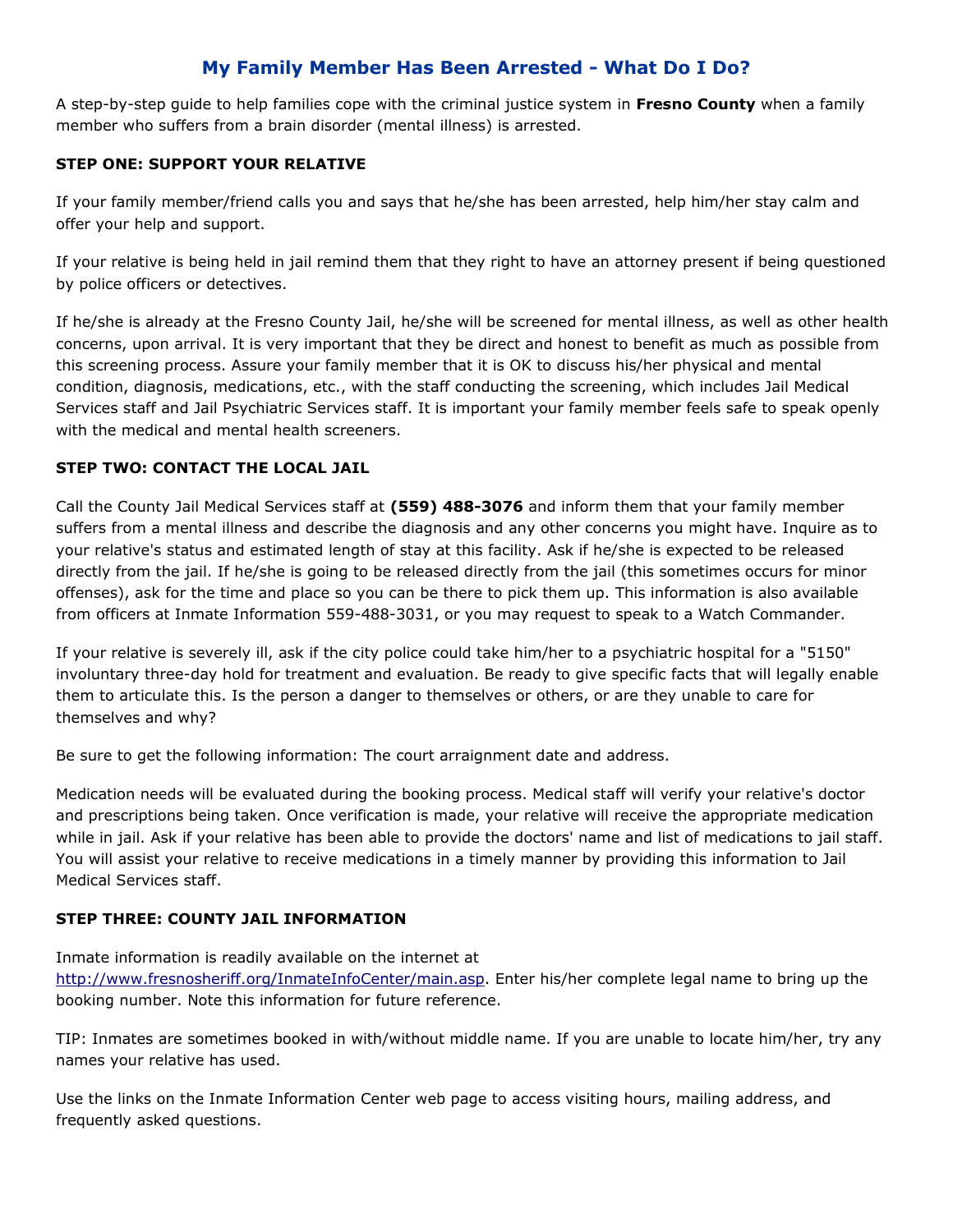TIP: When visiting the jail, always bring a few quarters for a locker to store your personal belongings while you visit your family member. Photo ID is also required.

### **STEP FOUR: SEND A FAX**

Click on the [Inmate Medication Information Form](http://www.fresnosheriff.org/Sheriff/Bureaus/inmate_medication_form.pdf) link on this web page. Print, complete, and fax as instructed below.

If this form is not available:

Immediately prepare a fax requesting that your relative be screened for placement in the mental health unit. Begin this fax with your relative's:

- Full legal name
- Date of birth
- Booking number
- Location

In the body of the fax include:

- His/her diagnosis
- His/her psychiatrist's name, phone number, and address
- The medications that are prescribed for your family member by name, dosage, and time of day to be administered

 Whether a particular medication has proven to be ineffective or has dangerous and/or uncomfortable side effects

 Any history of suicide attempts/threats or other violent intentions in the recent past. Briefly describe the events and when they occurred.

 Any other urgent medical conditions that might require immediate attention, such as diabetes, high blood pressure, seizures, heart problems, etc., and medications currently prescribed for those conditions. Include his/her medical doctor's name, address, and phone number for verification purposes. The medical information you provide is tremendously valuable in making an assessment and will help the mental health staff select the best treatment for your relative. There is a clear preference for maintaining effective current treatment. However, the Jail Psychiatric Services staff must conduct its own assessment of your relative's condition and may not necessarily prescribe exactly the same medications.

**IMPORTANT**: Do NOT address any impending charges against your family member in this fax. Medical information only!

Keep a copy of this fax for future reference. If your family member is transferred to a different facility, you will need to fax this information again.

On the cover page, indicate whether your relative has provided you with a written confidentiality waiver. If your relative has not previously done so, ask that he/she be asked to sign one while in jail. The Jail Psychiatric Services staff is prohibited by law from giving anyone information about a client's status unless they have the client's consent, but the staff can receive information from relatives or friends without the client's consent.

Once your relative has been booked, fax the document described in Step Four to the appropriate numbers below. Faxes can be sent 24 hours a day, seven days a week.

Jail Medical Services FAX Number is **(559) 442-5277**, the phone number is **(559) 488-3076**

Please note that the Jail Medical Service and the Jail Psychiatric Services are combined under Jail Medical Services.